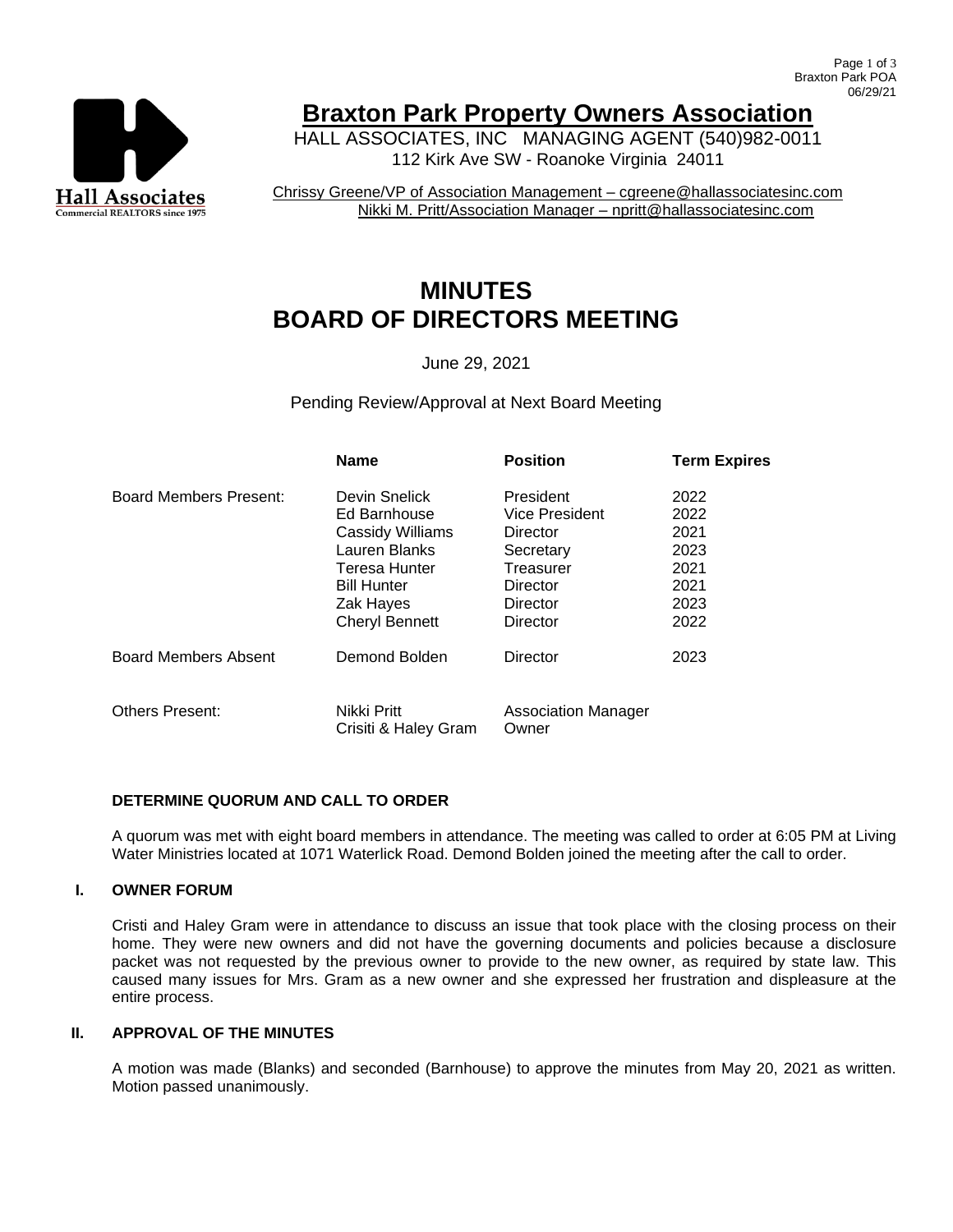#### **III. FINANCIAL REPORT**

Board members receive financial reports each month prior to the meeting to review. A motion was made (Barnhouse) and seconded (Blanks) to approve the financials through April 30, 2021. Motion passed unanimously.

#### **IV. UNFINISHED BUSINESS**

**Retention Pond Improvements** – A proposal was received from RSG for the needed repairs to the retention pond system. Management is still working to obtain additional proposals. The Board currently has two proposals to consider.

**Trees at Pool** – This work will be done in the fall after the pool has closed.

**Streetlight on Mallard** – The Board determined that a street light in the proposed location isn't feasible. Management is researching solar street lights as an option for this area.

**Exterior Maintenance on Townhomes** – Management is working on letters to be sent to owners who have items that require maintenance on their homes. Now that pressure washing is complete, the Board will require the work to be done.

**Pool Work** – Management will meet with contractor to obtain pricing on resurfacing the pool.

**Bag Worm Treatment** – This will be completed later in the week.

**Water Main on Mallard** – This item is complete.

**Mulching** – The old mulch on Logan will be removed and replaced with fresh mulch. This will be done on other roads on a rotating basis in order to keep costs down.

**Pressure Washing** – This item is complete.

**Sidewalks Repairs on Mallard** – Management will obtain estimate on repairing or replacing the personal concrete sidewalks that were damaged over the winter by ice melt chemicals.

#### **V. NEW BUSINESS**

**Electrical Repairs at Pool** – There are a couple of outlets that need to be replaced in the pool room and on the pool deck. The front light post at the pool gate also needs the bulb replaced and globe repaired. The attic fan in the back room is also not working. An electrician will be contacted to take care of these items.

**Pond Signs** – Management will have additional signs made and posted around the pond to remind everyone of the pond rules. As a reminder, the pond is for Braxton Park POA residents only. Fishing should be catch and release only. No one should enter the water for any reason.

**Pool Gate** – There is an issue with the gate at the pool not closing properly. Management will have a spring hinge added to the gate and have the magnet checked.

**Drainage Near Pool** – A motion was made (Snelick) and seconded (Bennett) to approve a proposal submitted by CLC to make some drainage repairs near the pool and trash area on Rowse behind the pool. Motion passed unanimously.

**Updated Rules and Regulations** – A motion was made (T. Hunter) and seconded (Blanks) to approve the addition of two new rules for the association Rules and Regulations: No fire pits or tiki torches permitted on decks, or other open flames. No storage containers, bikes, scooters, toys or other items may be stored or kept in the mulch bed area of the front yard. Only decorative statuaries, garden flags or other garden decorations are permitted. Motion passed unanimously.